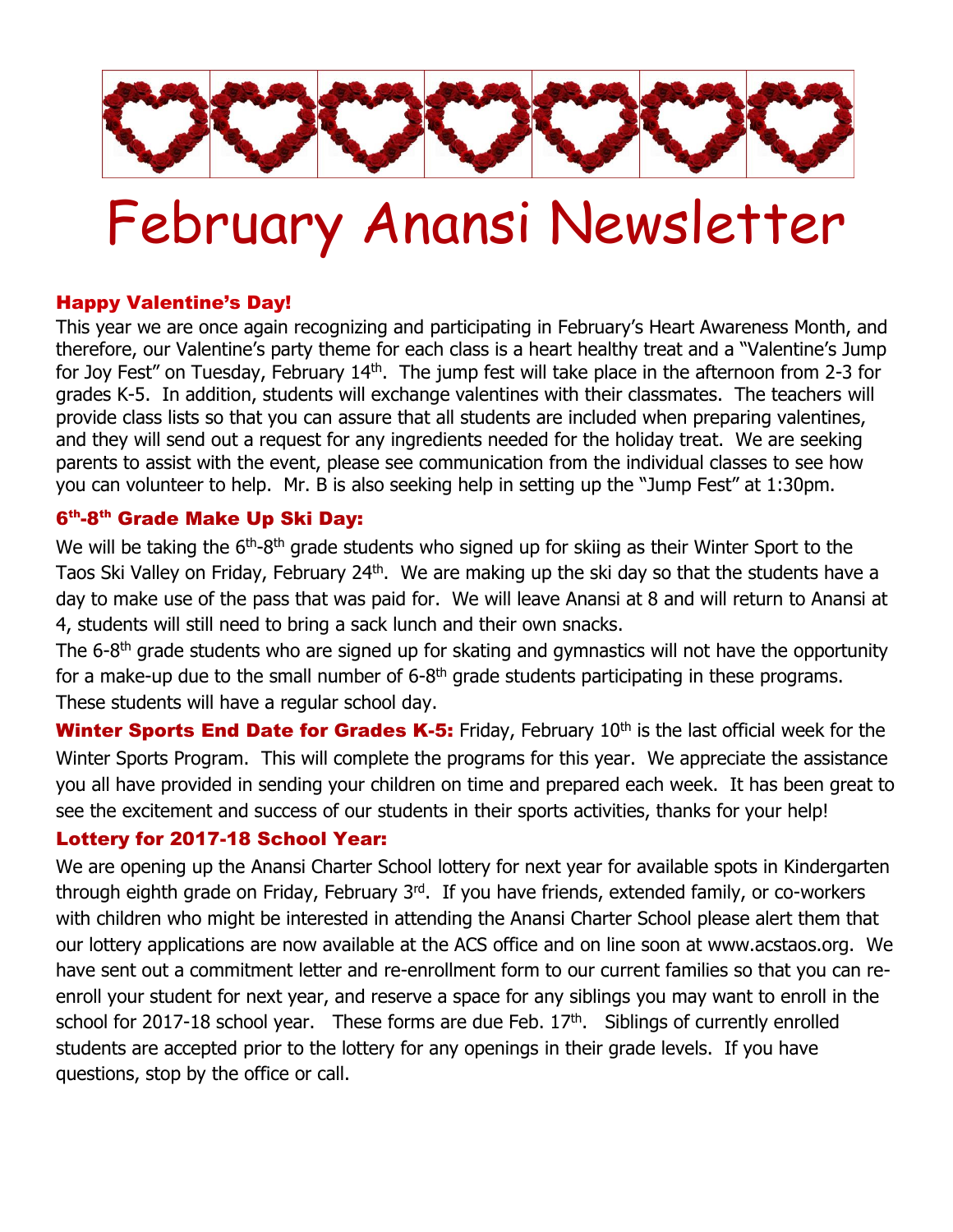Anansi's Let's Move: Tubing Day: We kicked off National Heart Awareness month with our annual winter "Let's Move" winter event at the Taos Ski Valley on Sunday, January 29th from 12-4. It was a beautiful, sunny day on the mountain! A big thanks to our organizers, Maggie Rael and Jim O'Donnell, and the Friends of Anansi Charter School for sponsoring this family event. We hope that this event inspired families to want to get outdoors and plan physical activities every day for your family. Physical movement can become a healthy habit and bring a lot of joy to you and your family! **Science Fair:** The Anansi grade middle school students participated in the Regional Science Fair along with middle school students from Taos Charter School. All students presented their science boards very well to the judges. Congratulations are in order for the following students who will now have the opportunity to go forward to compete in the Regional Science Fair at the start of March.

Owen Donovan 2nd place Selina Bayles/Peter Woll 5th place Liam Lambie 8th place The following placed high enough to qualify for regionals: Isabella O'Donnell Dylan Abrums Cyrus Cameron Aidan Heflin Sasha Kushner Samahni Bouchey Kian Morgan Aidan Besser Nevaeh Galaviz

**State Champions in Chess:** Several Anansi chess players participated in the New Mexico State Chess Tournament in January. Two of our students were overall state champions in their grade levels. Robbie Gersten is the seventh grade state champion and Kian Morgan is the eighth grade state champion! We want to offer a big congratulation to these two boys and all of our players who participated in the tournament. Dennis Hedges and the many parents and older student volunteers have done a great job of fostering skills and commitment to the game of chess. Dennis is currently gone, however, the chess club is still meeting on Wednesdays in the school library.

#### State Testing for Grades 3-8:

The state standards based assessments known as the PARCC and SBA Assessments are required to be administered within a specific time period beginning April 3<sup>rd</sup> and ending May 12<sup>th</sup> for the first series of tests. The SBA science assessments are administered in  $4<sup>th</sup>$  and  $7<sup>th</sup>$  grades from February 27<sup>th</sup> through March 24<sup>th</sup>. These tests are mandatory for all children attending public school in grades 3<sup>rd</sup> through 11<sup>th</sup>; therefore, we ask that you refrain from planning any absences due to trips, doctor appointments, or family visits. We will be unable to approve any extended absences during this time period. We appreciate your cooperation with this important assessment requirement. We will provide the specific schedule for the PARCC tests for each grade closer to the end of February. Our schedule for the SBA science assessments in grades  $4<sup>th</sup>$  and  $7<sup>th</sup>$  is to use the week of March  $7<sup>th</sup>$ through March  $10<sup>th</sup>$  for our science test week and the week of March  $20<sup>th</sup>$  through the  $24<sup>th</sup>$  for our makeup test week.